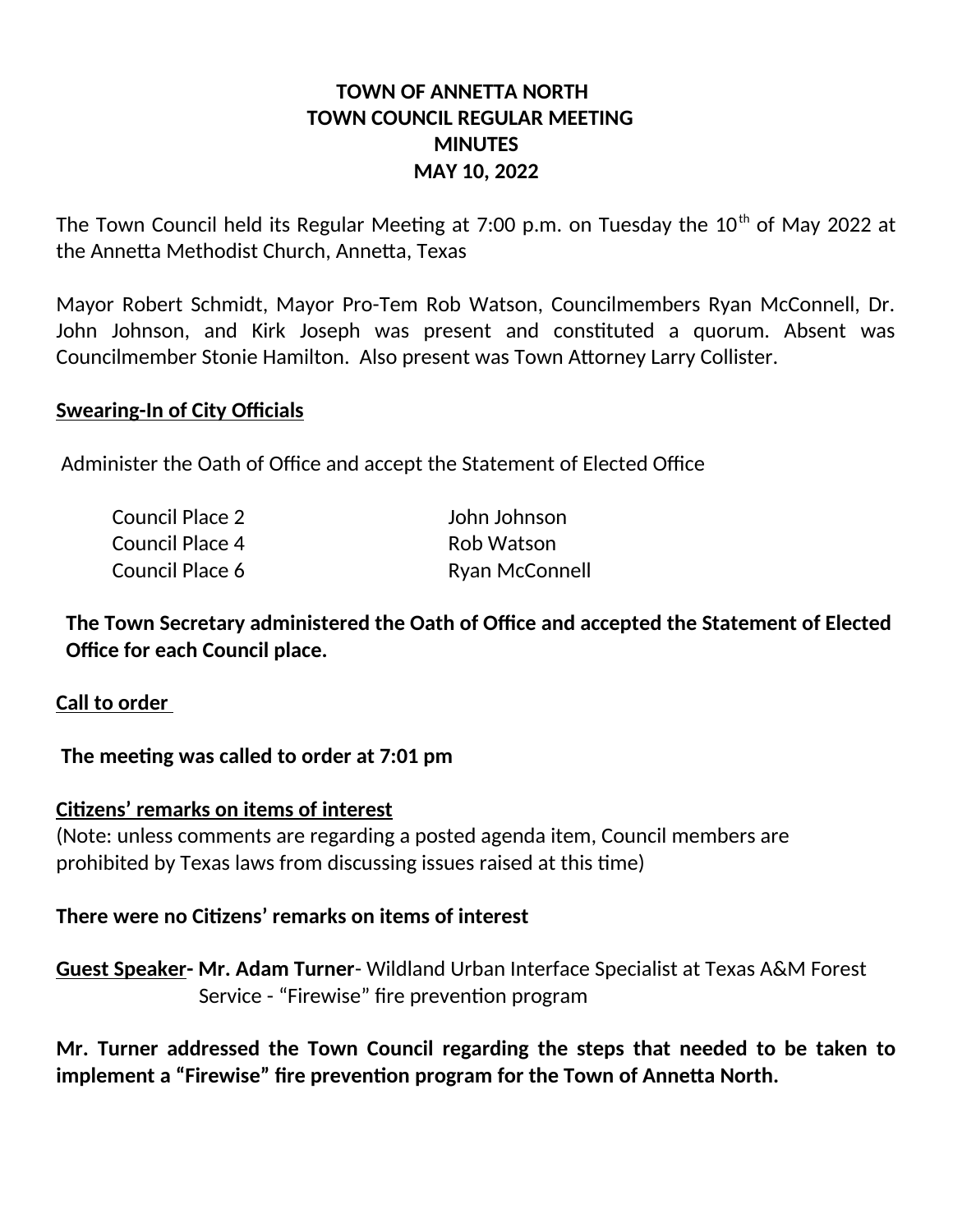# **Old Business**

1. Discussion and possible action regarding a preliminary plat request from Dixon Woods Addition Phase 2 (Penn Peck)

 **The Town Council adjourned into executive session at 7:29 pm for consultation with the Town Attorney. The Town Council reconvened into open session at 7:45 pm**

 **After extensive discussion between Mr. Penn Peck and the Town Council, all parties agreed that the remaining item required to move forward with the Preliminary Plat is a drainage study of the Dixon Woods Addition Phase 2. The preliminary plat is administratively incomplete.**

2. Discussion and possible action regarding a preliminary and final plat at 716 Quail Ridge Road (Jeff & Amber Pengelly)

 **Mayor Pro-Tem Watson made a motion to approve the preliminary plat, "waiving the drainage study on the property," on the condition that the final plat shows all easements along the boundary lines. The motion was seconded by Councilmember Joseph. The motion carried 4-0**

3. Discussion and possible action regarding the roads and bridges in the Town of Annetta **North** 

 **There was no action taken on this item**

### **Items of Community Interest**

which include expressions of thanks, or condolence; information regarding holiday schedules; honorary recognitions of city officials, employees or citizens; reminders about upcoming events sponsored by the city or other entity imminent threats to the public health and safety

# **Mayor Schmidt read to the Council Len Callaways thank you note for the clock he received from the Town for his service to the Town of Annetta North.**

### **New Business**

1. Discussion and possible action regarding approval of the certificate of canvass and Resolution 2022-02, canvassing the general election for May 7, 2022

 **Mayor Pro-Tem Watson made a motion to approve the certificate of canvass and Resolution 2022-02, canvassing the general election for May 7, 2022. Councilmember**